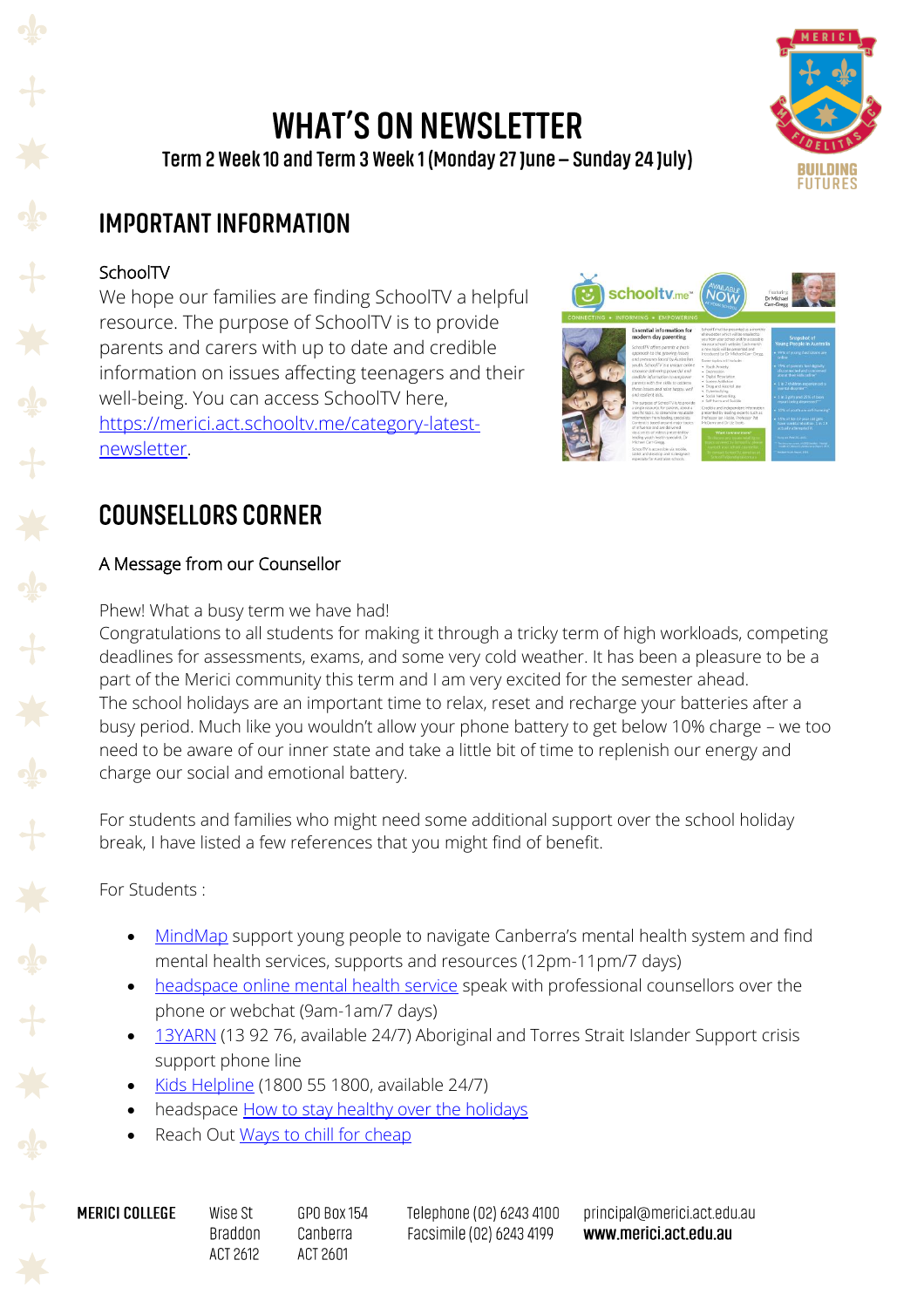For Parents :

- Headspace factsheet [Keeping healthy over the holidays -](https://headspace.org.au/friends-and-family/keeping-healthy-over-the-holidays/) for friends and family
- [Reach Out Parents](https://parents.au.reachout.com/) has information for parents and carers on a range of topics.
- [Raising Children](https://raisingchildren.net.au/) has tips and advice around a range of topics that can assist parents in supporting young people.
- Beyond Blue has some tips on [supporting healthy home and habits](https://healthyfamilies.beyondblue.org.au/healthy-homes/supporting-healthy-habits) and how to talk [about mental health](https://healthyfamilies.beyondblue.org.au/age-13/mental-health-conditions-in-young-people/how-to-talk-about-mental-health) if you are wanting to start a conversation with your young person
- ReachOut has a **One-on-one support service** which provides free coaching to parents and carers of teenagers.
- Parentline ACT provides telephone counselling to parents and carers. Call 02 6287 3833, Monday to Friday 9am-4pm

It is important to note that school counselling is not a crisis service but should you feel your daughter may benefit from school counselling when school resumes, please speak with your daughter's House Co-ordinator or email me on [counsellors@merici.act.edu.au.](mailto:counsellors@merici.act.edu.au)

I wish you all a very relaxing and wholesome holiday break and look forward to seeing you all back next term. *Ms Hannah Johnson*

#### COVID Exposure Information

A gentle reminder to families regarding exposure to COVID-19. Please access this link, [Information for people exposed to COVID-19 -](https://www.covid19.act.gov.au/stay-safe-and-healthy/exposed-to-covid19) COVID-19 (act.gov.au) for all information.

### WHOLE SCHOOL ACTIVITIES

#### End of Semester Reports

On Friday 1 July, Semester 1 reports will be released through SEQTA. Students will be able to see their reports through SEQTA Learn and parents will be able to access them through SEQTA Engage. Reports will no longer be emailed like in previous years.

If you have not registered your SEQTA Engage for parent access, please go to the school website to register your account.

The reports are a culmination of your daughters learning across semester 1. If you have any questions or concerns about your daughters report, please email the teacher of the subject. Our email addresses all follow the pattern of [firstname.surname@merici.act.edu.au](mailto:firstname.surname@merici.act.edu.au)

#### Key Dates

Term 2 ends (Friday 1 July) Term 3 begins for Staff (Designated PD Day, Monday 18 July) Term 3 beings for Students (Tuesday 19 July)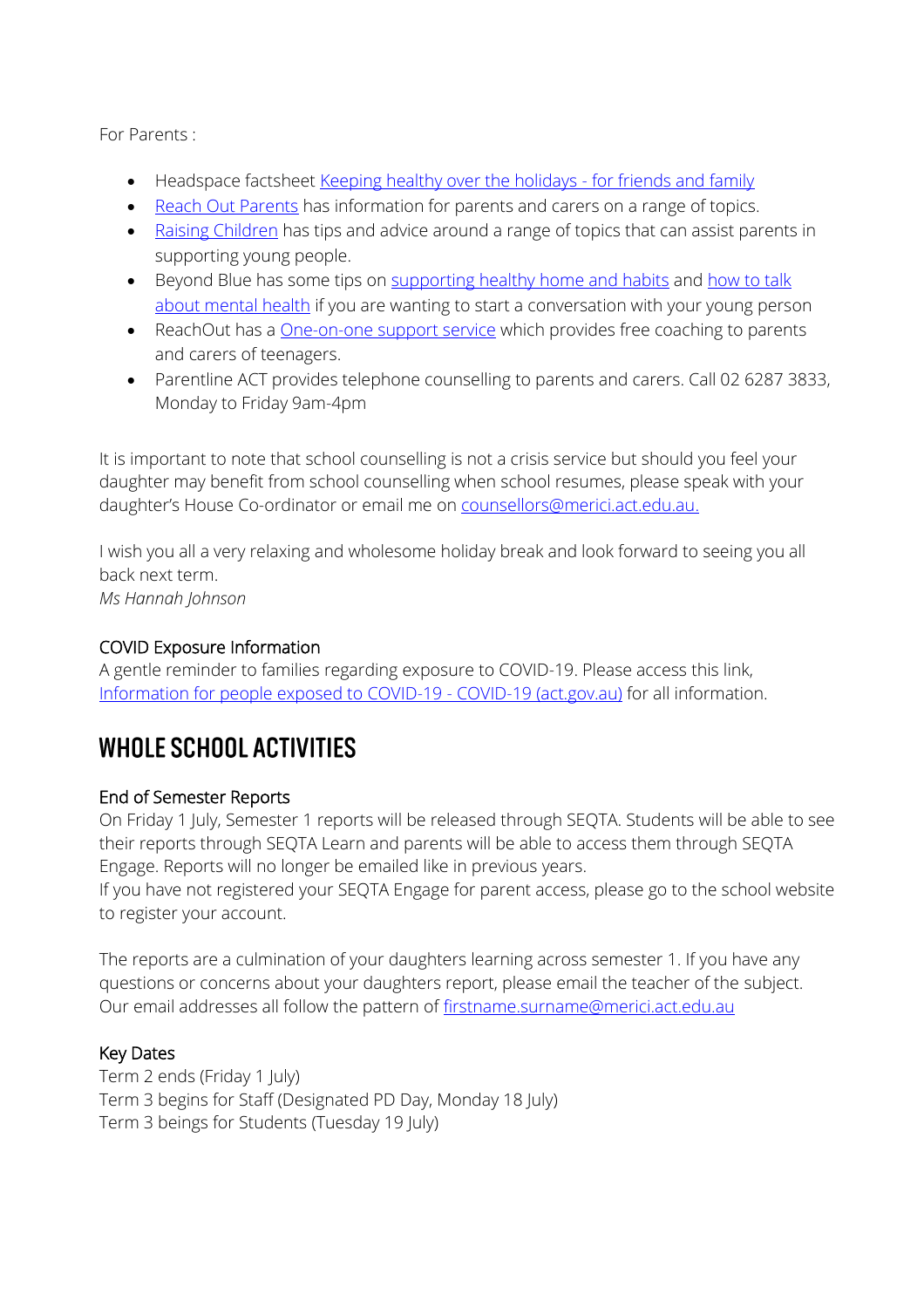# YEARS 10, 11 AND 12 NEWS

### Year 10 Transitions Forum (Monday 27 July – Friday 1 July)

The Transitions Forum is an important week for Year 10 students. During the forum your daughters will consider how to make decisions, reflect on what is important in life, hear about a few different careers, learn about the job market, prepare for senior study and much, much more. Students are not expected to wear uniform during this week except for the day of excursions on Wednesday.

Lunch will be provided on Monday and Friday. Students will be required to bring their own recess for the week as well as lunch on Tuesday, Wednesday, and Thursday.

The days have been specifically organised into different areas:

- Monday: a full day presentation, 'Day of Hope' with Glenn Gerreyn from the Hopeful Institute, Sydney. He concentrates on goals and motivation and in the past, he has had our students on the edge of their seats with his inspirational words.
- Tuesday: students will be given presentations on
	- o IB Diploma Programme/BSSS Program
	- o University degree pre-requisites and recommendations
	- o Extra- curricular academic activities available in Senior College
- Wednesday: students choose two institutions that they would like to visit. The options are: Canberra Institute of Technology, Australian National University, Australian Catholic University, University of Canberra, ADFA. Students will be sent an online form to submit their preferences
- Thursday: All students will be doing independent work on Personal Project
- Friday: The final day of the Year 10 Transitions forum is dedicated to the Year 10 Retreat, which will be run by Ms Tolfree

Please click [here](https://www.merici.act.edu.au/sites/default/files/Year%2010%20Transitions%20Forum%20Booklet%202022.pdf) to find the Transitions Forum Booklet. The consent form for academic vists to different institutions on Wednesday 29 June can be found [here](https://www.merici.act.edu.au/sites/default/files/Merici%20College%20Year%2010%20Academic%20Trips%2029%20June%20Consent.pdf) for electronic lodgement.

# **CAREERS NEWS**

#### Applications For The 2023 National Youth Science Forum (NYAF) Year 12 Program now open!

The NYSF Year 12 Program is a digital and in-person program that gives students a broader understanding of the diverse study and career options available in STEM.

In 2023, the NYSF Year 12 Program will run from 10 to 24 January. Students will have opportunities to:

- participate in tours of science and technology facilities, and learn about cutting edge research;
- engage with industry partners and research providers;
- learn about university and STEM career pathways;
- mix with other like-minded students from all over Australia; and
- network with former NYSF participants to further increase understanding of STEMrelated study and career experiences.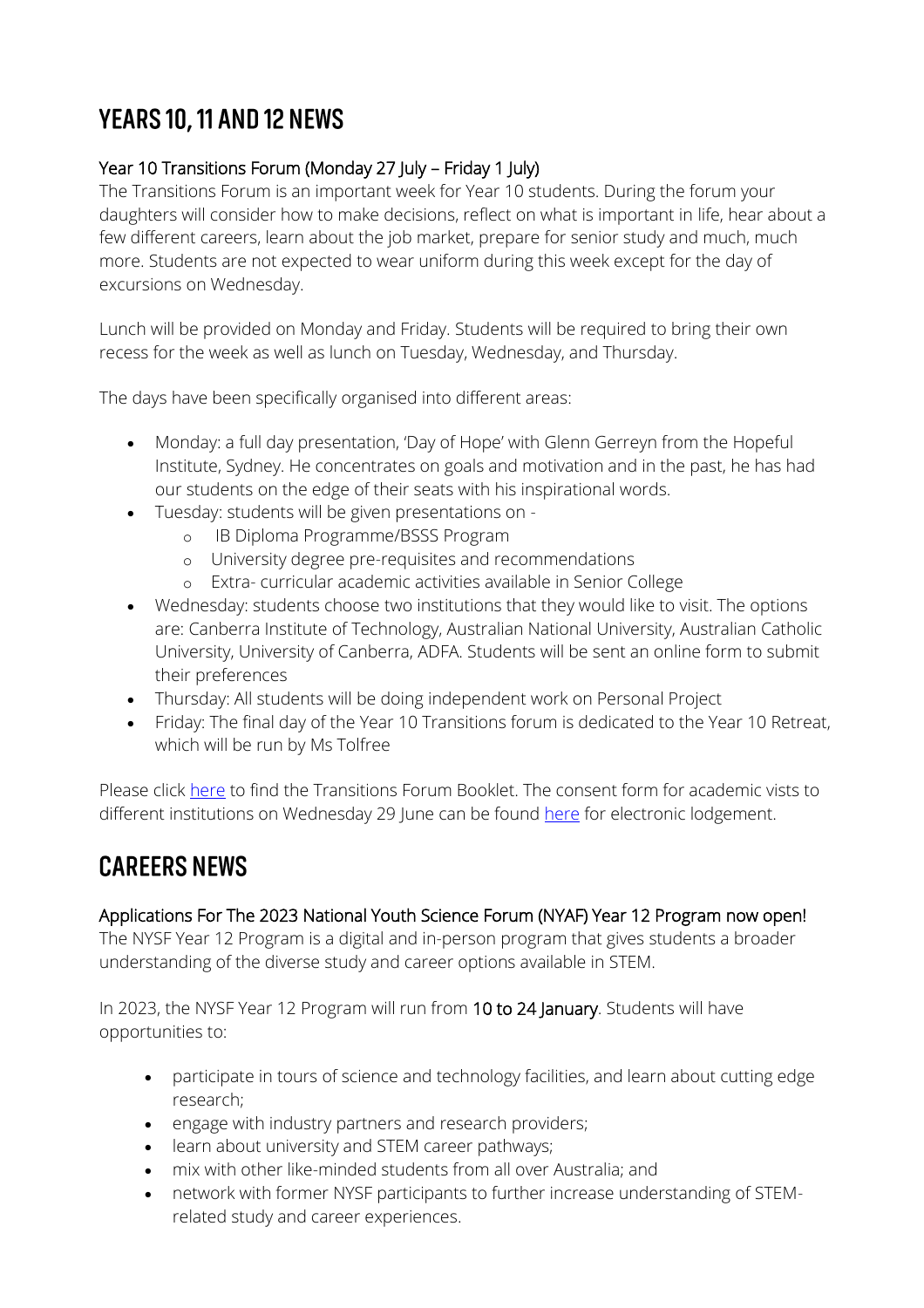Early bird applications (lower application fee) close 24 July! Avenues for funding include Rotary Endorsement, self-fund, and Access and Equity Scholarships. Apply now: [https://www.nysf.edu.au/programs/year-12-program/](https://urldefense.com/v3/__https:/www.nysf.edu.au/programs/year-12-program/__;!!Ax-PnKpllFIIgPxB!ller3xuiX50mbrCAI628kTdqPoQQ7ywr_4D7l_3H-ZISjp0HrHqhh8CHX9GcCY9XmVwNZWnbLZmfTABMALTxnqXbxYkD0ch-6EQ$)

#### University of Canberra DiscoverFAD Short Courses

The DiscoverFAD high school program includes short courses for Year 9-12 students and is presented by the Faculty of Arts and Design to give students a taste of their future as a creative professional. The courses are run during the school holidays in July. Please click [here](https://www.merici.act.edu.au/sites/default/files/UC%20DiscoverFAD%20short%20courses.pdf) to find more information.

### **IB NEWS**



| Event                          | Date ' | Audience         | Information                               |
|--------------------------------|--------|------------------|-------------------------------------------|
| Personal Project   Friday 24th |        | Year 10 students | Students will be learning about preparing |
| Workshop 9                     | lune   |                  | and writing up their final report         |

#### Personal Project Exhibition Committee

Congratulations to the following Year 10 students who will be forming the Personal Project Exhibition Committee, representing their Year 10 cohort, and leading the organisation of our showcase of student work which will take place in Term 4.

Lindsay Holmes Brooke Mason Lily Nutt Charlotte Turner Angelina Rose Sophie Tonkin Madeline Ween Ella Hawkes Caelan Edghill Michelle Ha Gwendolyn Haggan



### Approaches to Learning (ATLs) in Creative and Performing Arts



#### MYP unit: The Universal Language of Performance

Skill cluster: Creative thinking skills Specific Skill: Create original works and ideas; use existing works and ideas in new ways

Year 7 and 8 Performing Arts Students have had the opportunity to combine their newfound skills in Dance, Music, and Drama through the creation of an original Drama Performance.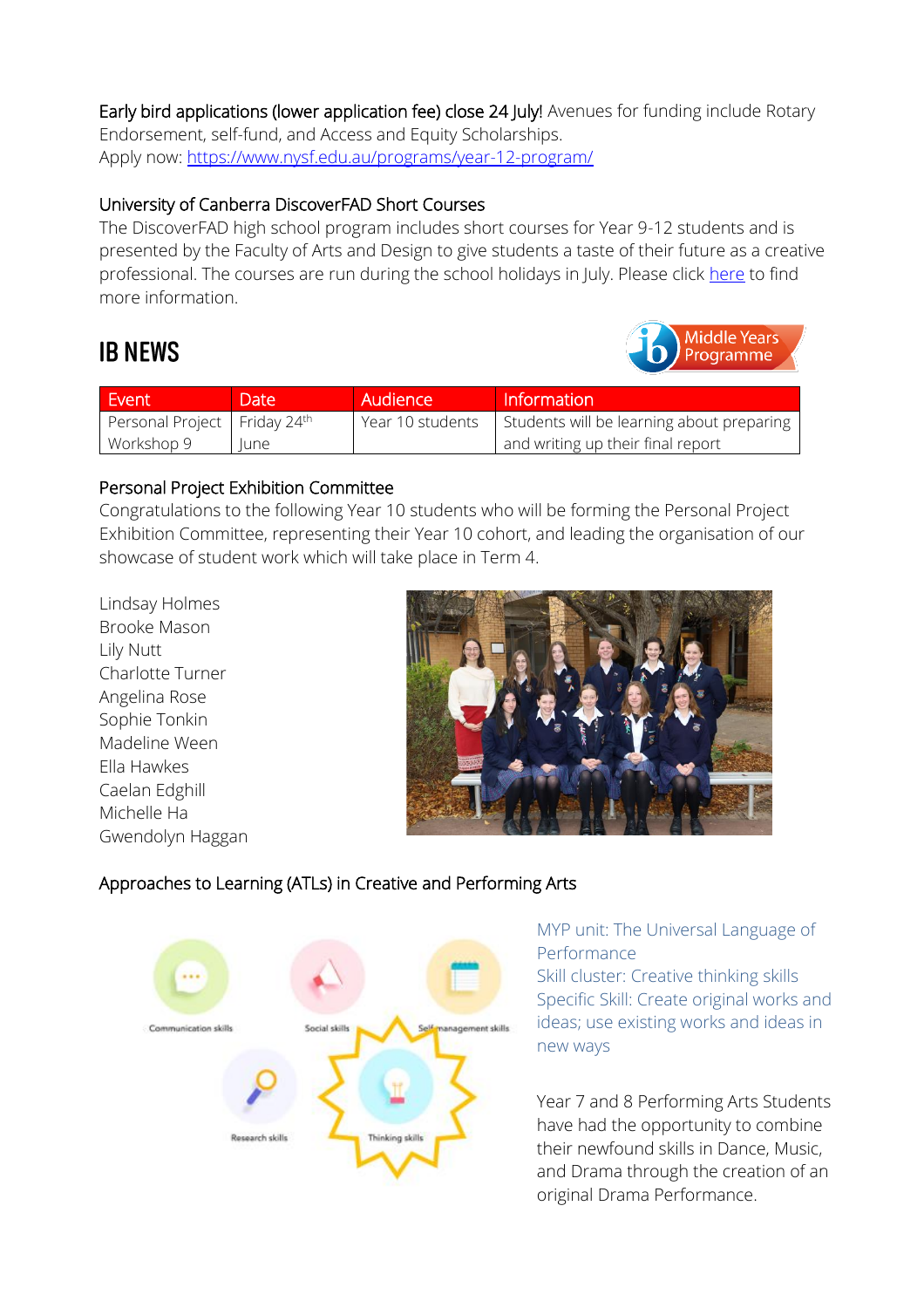Students had to choose a traditional fairy-tale but use their creative thinking hats to reimagine this storyline, with a modern twist to create an original work. Students had to use their knowledge of dramatic elements to create an entertaining performance, which also included elements of Dance and Music. Students were challenged to think outside the box, with performances including the Three Little Pigs using Pigstgram, Cinderella filming Tiktoks and Little Red Riding Hood spreading COVID.



### **SUSTAINABILITY NEWS**



Good news! Our Terrracyle Bottle Caps Zero Waste Box is now FULL.

Thanks for your contributions! Save your lids for next year.

# **iC NEWS**

The iC will be closed at 3:30pm on the last day of term, Friday, 1 July. In readiness for the winter holidays, we have two great displays in the iC, *New Books* and *Books to Film*. A collection of books perfect to snuggle up with and get lost in the worlds within. Encourage your daughters to come in and collect some holidays reading.

The use of Overdrive or Sora continues to be a popular platform for ebooks. For those families who have not yet discovered the e-book collection they can follow the instructions below and try it out during the upcoming holidays.

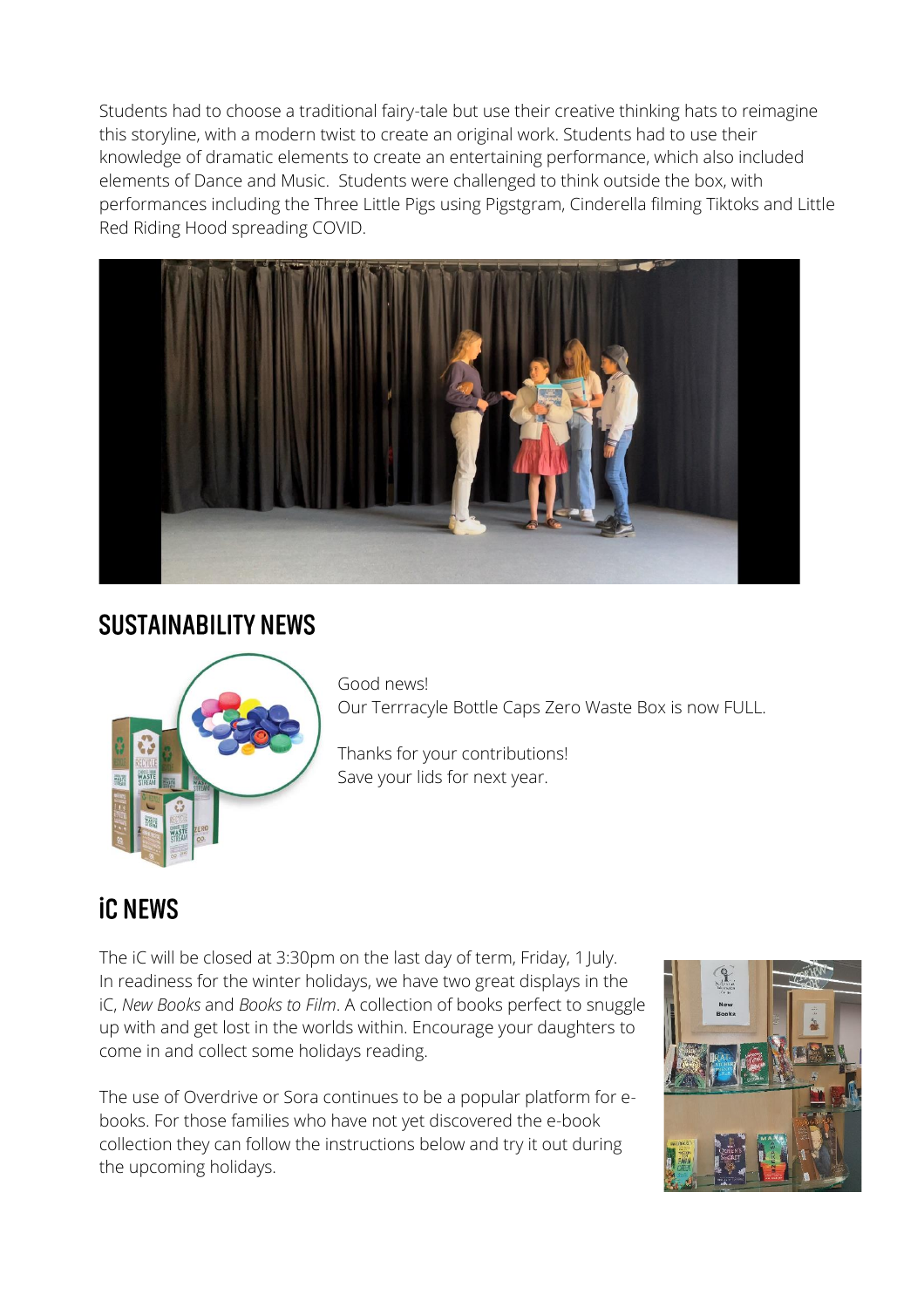The collection contains novels, non-fiction, audiobooks and is available 24/7 from any device. It can be accessed through the [Meric SEQTA](https://teach.merici.act.edu.au/welcome) home or by downloading the Sora app onto your IOS or Android device. Books can also be read offline on a laptop accessing Sora through [soraapp.com.](https://soraapp.com/welcome)

- 1. Download the Sora app (free from the App store)
- 2. Search for a school (type in): ACEN Member Collection
- 3. Choose our school from the drop-down menu: Merici College
- 4. It will redirect you back to the Merici Login
- 5. You can then borrow three items at any one time

Just as a gentle reminder, the return of Semester 1 textbooks would be greatly appreciated.

Happy Reading! iC Staff

# **DEFENCE NEWS**

#### Year 7 and 8 Birrigai Excursion

Please keep an eye on your email inbox as the Year 7 and 8 Birrigai excursion consent forms are on their way! This excursion is usually held in Term 1 with Defence students from other schools. However, Birrigai has only just reopened for 2022 and we've secured a spot in Term 3 as a *Merici Only* excursion. It's a very popular and fun excursion designed to build friendships with other Defence students. Families will be emailed the consent forms this week.

Who: 17 students spots are available. It is open to Defence Family students at Merici College, in Years 7 and 8. Please note that the first 17 consent forms received will join the excursion.

When: Thursday 21 July, Week 1 Term 3

What: One day excursion to Birrigai Outdoor School, departing 9am, returning 3pm on the Merici bus. Outdoor activities available can include Crate Climb, Abseiling, Giant swing, Flying Fox and a vertical play pen.

The excursion costs \$65 per student. You can email your consent and payment slip to [kate.friend@merici.act.edu.au](mailto:kate.friend@merici.act.edu.au) or drop it into the Defence Office near Room 222.

# **CO-CURRICULAR NEWS**

#### Gold Duke of Edinburgh's Award Hike

During the school holidays from the 11-14 July, students from Merici and Marist College will combine for a four -day Gold Duke of Ed hike. Students will be responsible for planning a majority of the journey, which will take them through some beautiful scenery along the Great North Walk, from Berowra to Sydney. If you would like further details about the Award, which targets young people between the ages of 14-25 years, please contact Jackie Males [\(Jackie.males@merici.act.edu.au\)](mailto:Jackie.males@merici.act.edu.au).

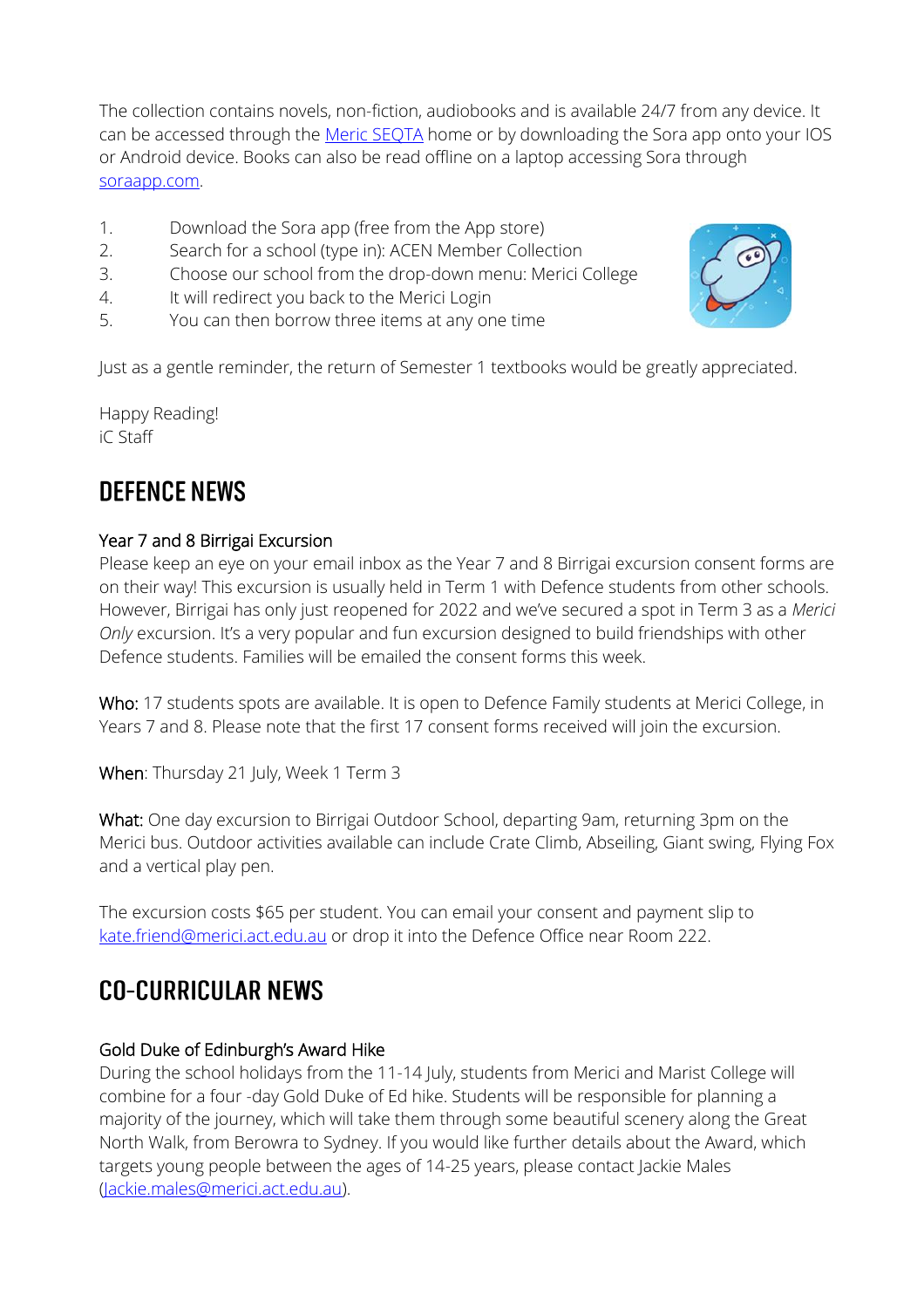#### ACT and Regional NSW Interschools Snow Sports Championships (Monday 18 July to Thursday 21 July)

On Monday 18 July, 29 students shall depart Merici College to compete in the ACT Regional NSW Interschool Snow Sports Championships, to be held at Perisher Valley Ski Resort. This region is renowned for providing the highest standard of competition. Students will depart from the auditorium carpark at 6.30am on Monday 18 July on the Goanna bus and return at approximately 8.30pm on Thursday night, 21 July. They are joined by Diana Davis and Adrian Heim, as well as a team of enthusiastic parents offering their support and encouragement as team managers and ski course volunteers. Students who are catching the College bus will need to meet in the auditorium carpark no later than 6:00am so that there is time to load luggage and depart at 6:30am promptly.

#### Water Polo High School Competition

Are you interested in playing Water Polo? This competition aims to give players an avenue into the sport that is social and beginner friendly. It will also be a great opportunity for students to be introduced to Water Polo as a sport option to your daughter if they have an interest in aquatics.

No previous Water Polo experience is required, as long as students can confidently swim 25m freestyle they can participate.

Location: AIS, Belconnen Day: Friday Time: 6.00pm - 8.30pm Dates: Week 3 - Week 9, Term 3 2022 August – 5, 12, 19 26 September – 2, 9, 16 Cost: \$140 per player (does not include pool entry) Divisions: Years 7 - 8 & Years 9 - 12

If you are interested, please reply to Susan Anderson, [susan.anderson@merici.act.edu.au](mailto:susan.anderson@merici.act.edu.au) by COB, Monday 27 June. More information can be found [here.](https://www.merici.act.edu.au/sites/default/files/CSC%20T3%202022%20-%20STUDENT%20FLYER.pdf) A team will only be entered if we gauge enough interest and commitment.

#### Volleyball

If you are interested in playing volleyball for the Spring Competition, please click [here](https://www.merici.act.edu.au/sites/default/files/Volleyball%20Information%20Letter%202022.pdf) to find all the information, including the link to register.

If you have any questions, please contact Ms Zedde [Carlia.zedde@merici.act.edu.au](mailto:Carlia.zedde@merici.act.edu.au) or Mrs Anderson [susan.anderson@merici.act.edu.au](mailto:susan.anderson@merici.act.edu.au) .

Registrations close Friday 1 July but we would really appreciate if this could be done sooner so we can have the teams entered, order uniforms and prepare for the season.

Please note that Term 3 commences on Tuesday 19 July for all students as Monday 18 July is designated PD day for all staff so there will be no training on Monday 18 July. The first game will be held on Tuesday 19 July.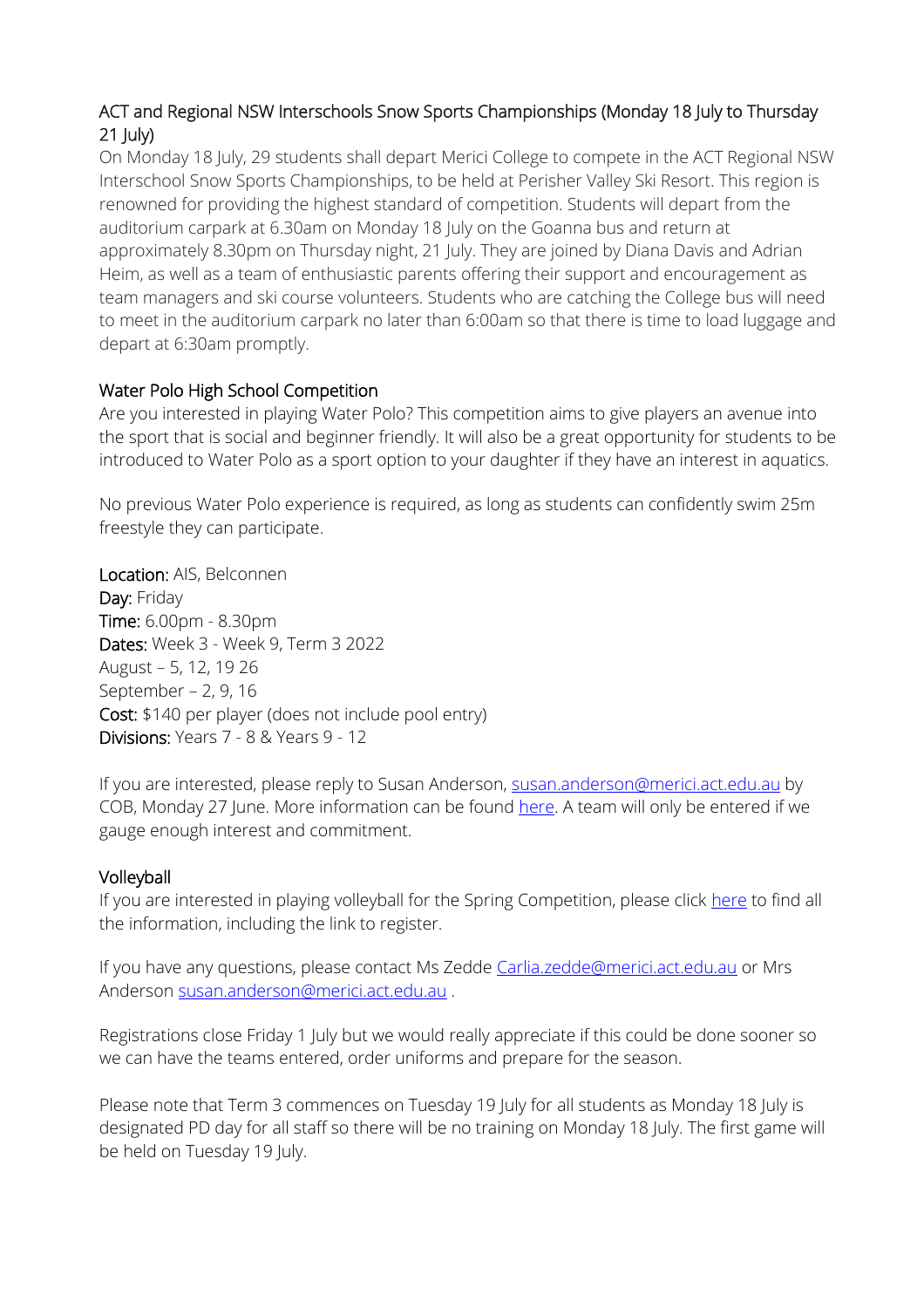Please note: We ask that before completing forms and committing your daughter to volleyball that you are aware of what this commitment entails. Teams will train on Monday afternoons in the school gym. It is an important part of developing teamwork, commitment and awareness of responsibility and parents need to reinforce this. Your daughter will be marked off each week as to whether she attends or does not attend. If she misses three (3) trainings, parents will be contacted. Games will be Tuesdays.

Times for training may change. 3.30-4.30 for years 7/8 (to be confirmed) 4.30-5.30 for years 9/10 (to be confirmed) 5.30-6.30 for years 11/12 (to be confirmed)

# **OTHER NEWS**

### Festival of Family Life (Sunday 26 June)

All welcome to a *Festival of Family Life* this Sunday 26 June at St Christopher's Cathedral & St Christopher's Pastoral Centre, Manuka.

Celebrating the [World Meeting of Families 2022](https://urldefense.com/v3/__https:/nce.catholic.org.au/world-meeting-of-families/events/world-meeting-of-families/world-meeting-of-families__;!!Ax-PnKpllFIIgPxB!gnLyoYfGkvn0V0Gm3VQwuwWvJt5iDTP8LKmePkSWz0aH5Mc6IInb5VnZPUBlPIDxZNfmjpirybFnC_iWWbuK_BZLdUCPdg$) and Pope Francis' theme: Family Love: a Vocation and a Path to Holiness

- 11am Mass with the Archbishop
- 12pm Free Luncheon & "Family Expo"
- 1pm all ages activities & workshops: from toddlers playgroup to reflections for seniors and everyone in between
- 2pm finish

Registration free at [https://bit.ly/WMF26June](https://urldefense.com/v3/__https:/bit.ly/WMF26June__;!!Ax-PnKpllFIIgPxB!gnLyoYfGkvn0V0Gm3VQwuwWvJt5iDTP8LKmePkSWz0aH5Mc6IInb5VnZPUBlPIDxZNfmjpirybFnC_iWWbuK_BaBcg6VZQ$) Enquires 0429 192 869

### ACT Winter Holiday Cricket Camps, AAS Cricket Coaching

The team at AAS Cricket Coaching are excited to announce our upcoming ACT Winter Holiday Cricket Camps. Catering to ages 6-16, our school holiday cricket programs include access to:

- A structured & enjoyable program with a wide variety of cricket drills, activities and games
- A fun, team-based learning environment
- Coaching covering all aspects of the game including batting, fast & spin bowling, fielding, running between wickets and wicketkeeping
- Technical, tactical & game sense tuition
- Qualified & experienced coaches

To secure your spot, head to:

[https://form.jotform.com/220782895538874](https://urldefense.com/v3/__https:/form.jotform.com/220782895538874?fbclid=IwAR0L6cTx1uw-46HTXXf4nZBhbk0vwYyZDCqwDxjaSyBGZQZeZulUcnB23Ig__;!!Ax-PnKpllFIIgPxB!iVPyQtj0nNo5JnOylT5VYOrln4dDMy1aMXdF7vk3TxcRyNcKSxBu9-4J9uzSHaVIYmO_vT8s60Q56yLskHINC3oWxuxQTQyTkIg$)

Please note that clinic size is limited to ensure an appropriate player to coach ratio. Players will be grouped according to age and skill level.